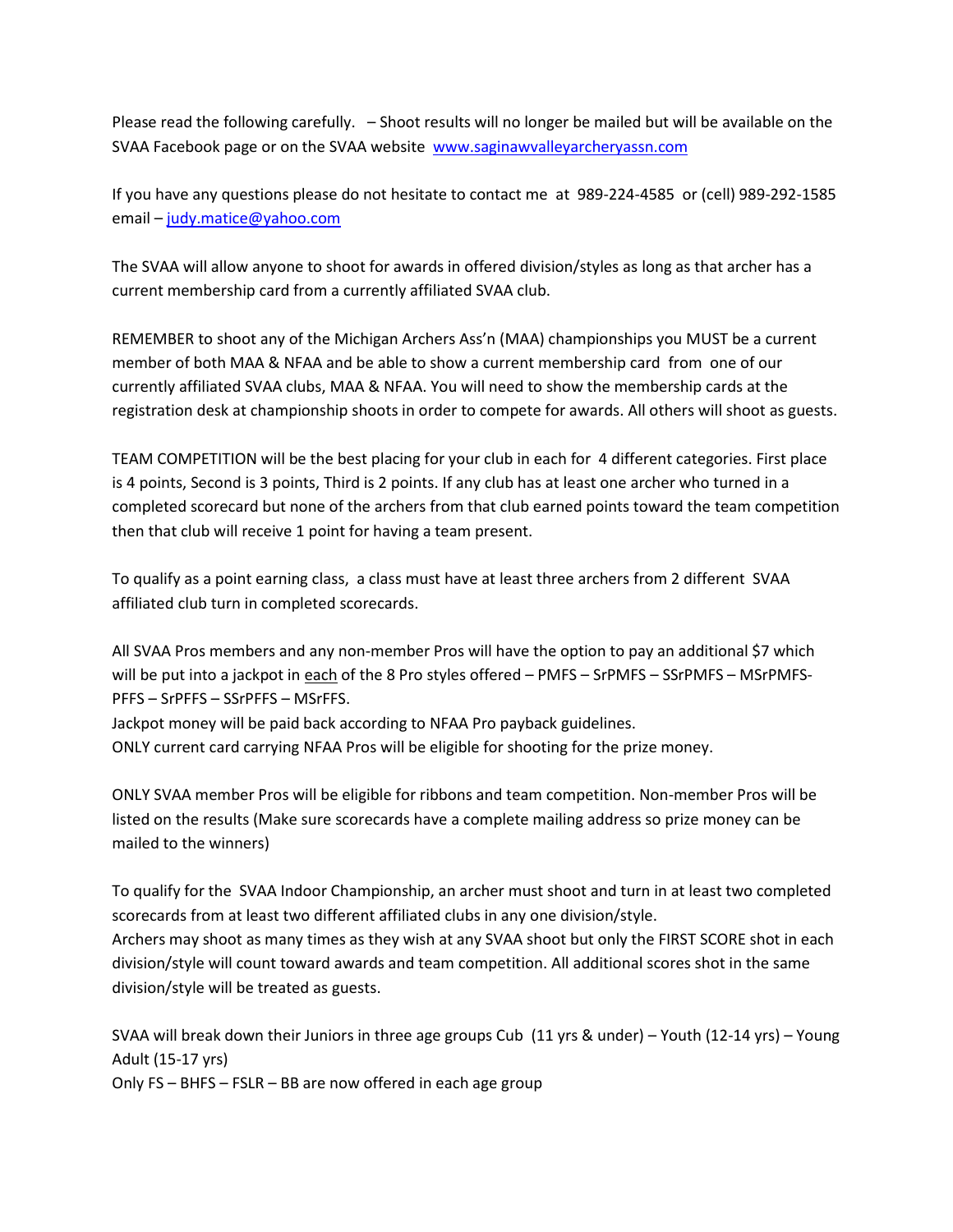Youth will be able to declare themselves into adult division IF they have parents or legal guardian sign an affidavit, at the registration table, allowing the youth to shoot adult division. This MUST be done at each shoot to continue to shoot adult division.

SVAA also offer Senior (50 yrs & older), Silver Senior (60 yrs & older), and Master Senior (70 yrs & older) in all divisions/styles/classes EXCEPT Traditional. These divisions/styles/classes will be eligible for awards and team competition as long as they meet class requirements. (Check team competition requirements above)

SVAA offers only one Traditional class for all adult Male archers (18 yrs & older) and only one Traditional classes for all adult Female archers (18 yrs & older)

Competitive Bowhunter has now been combined with BareBow at SVAA, MAA & NFAA. Bowhunter FSL is has now been combined with FSL at SVAA, MAA & NFAA. Longbow has now been combined with Traditional at SVAA, MAA & NFAA

SVAA will follow MAA rulings on shot clocks. There will be no shooting of arrows on the red light whether archer is at full draw or not. If extra arrows are shot the archer will be penalized by having the highest scoring arrow(s) disqualified and any penalty points subtracted according to MAA/NFAA rules

FITA & the 450 rounds will be 2 ½ minutes for 3 arrows.

NFAA & the ID MAA 420 rounds will be 4 minutes for 5 arrows.

Clubs hosting MAA ID Championships will be required to have a digital timer no more than 30 feet from the shooting line

SVAA shoots will have 2 shoot lines for each shoot time unless, with smaller numbers of archers, one line can be formed at the discretion of the archers on that line. Archers should tell the registration person when entering what they prefer – 1 or 2 lines.

\*\*\*Club registration person WILL mark the shooting division/style (age group if applicable) of EACH archer on BOTH scorecards before the shoot begins It is each archers responsibility to make sure that is done correctly before shooting begins

SVAA will charge \$8 for each adult (including any youth who have declared themselves into the adult divisions) and \$3 for youth (17 yrs & under)

The SVAA Championship shoot will be \$10 for adults and \$5 for youth with the additional fees going toward Championship awards

Updated for 2019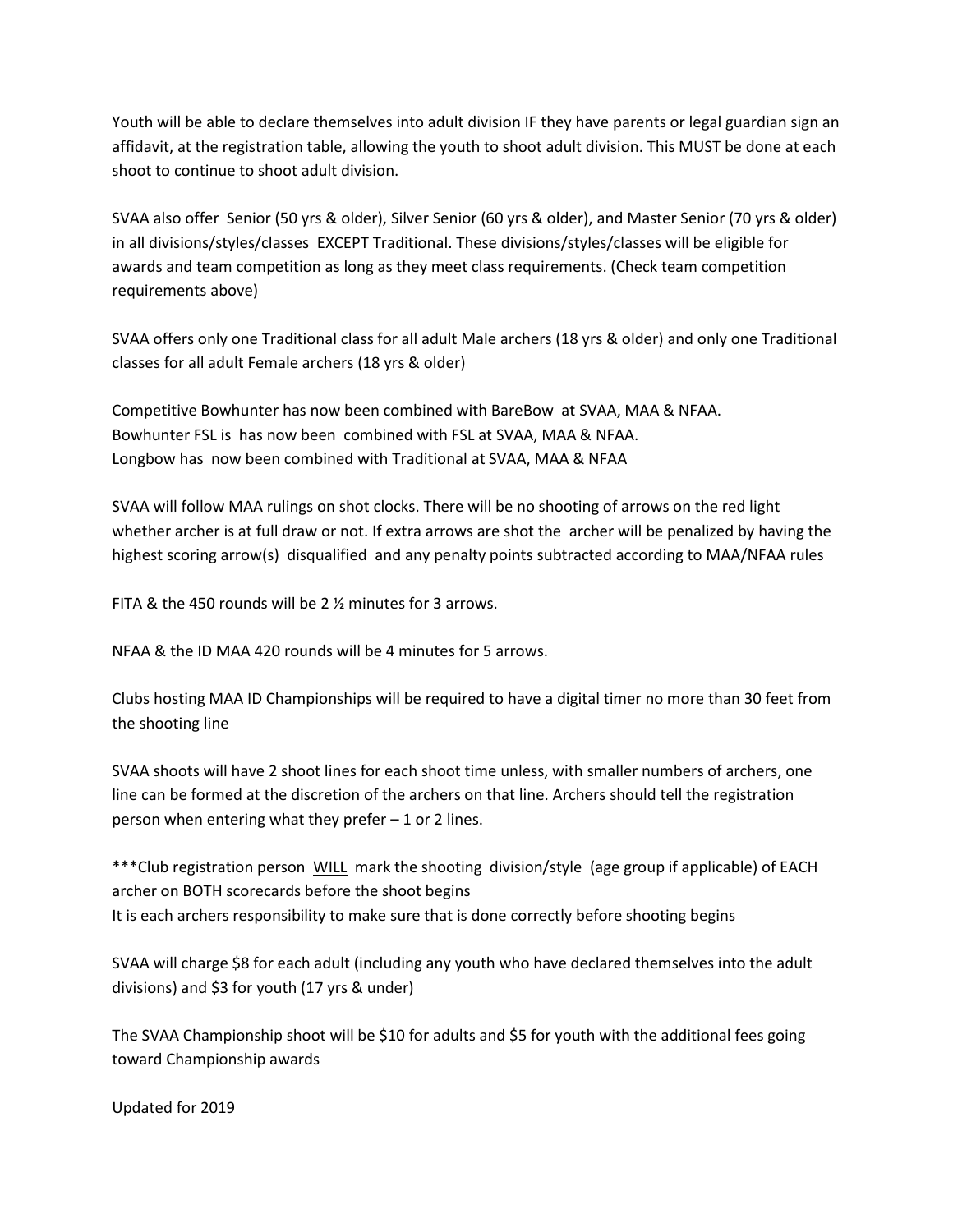## SOME GUIDELINES for HOSTING SVAA SHOOTS

| FEES - Adults \$8               | SVAA Championship Adults - \$10 |             |
|---------------------------------|---------------------------------|-------------|
| Youth (17 yrs $\&$ under) - \$3 |                                 | Youth - \$5 |

Those who do not belong to an SVAA affiliated club must shoot as guests and are not eligible for awards or team competition. Guest fees are the same as SVAA member fees (see above)

Archers can shoot any division/style more than once but all additional scores will be as a guest and not eligible for awards , team competition points or Traditional Travelling Trophy competition points. Guests are still charged the same shooting fees. Shooters can shoot more than one division/style (ie: FS and BHFS) for awards and team points Youth CANNOT shoot Pro or Adult divisions. NO Traditional are offered for youth SVAA does not offer crossbow styles in any age group

Scorecards MUST be filled out & signed with three signatures. Scorecards MUST have

Archers name & club

Division (Pro – Adult – SR – SSR – MSR – Young Adult – Youth – Cub),

Style ( FS – FSL – FSLR – BB - Traditional - BHFS)

Youth Styles (FS – FSLR - BB – BHFS) No IBO or traditional styles offered in youth classes

Gender – Male (M) or Female (F)

Youth to circle their age group and provide their birthdate when asked to do so

Name and which SVAA affiliated club shooter is a member of.

Address optional since all results are available at their club or on the SVAA website.

Division/Style must be indicated on each archers scorecards before they begin to shoot.

YOUTH (11 yrs & under) shoot at 10 yds